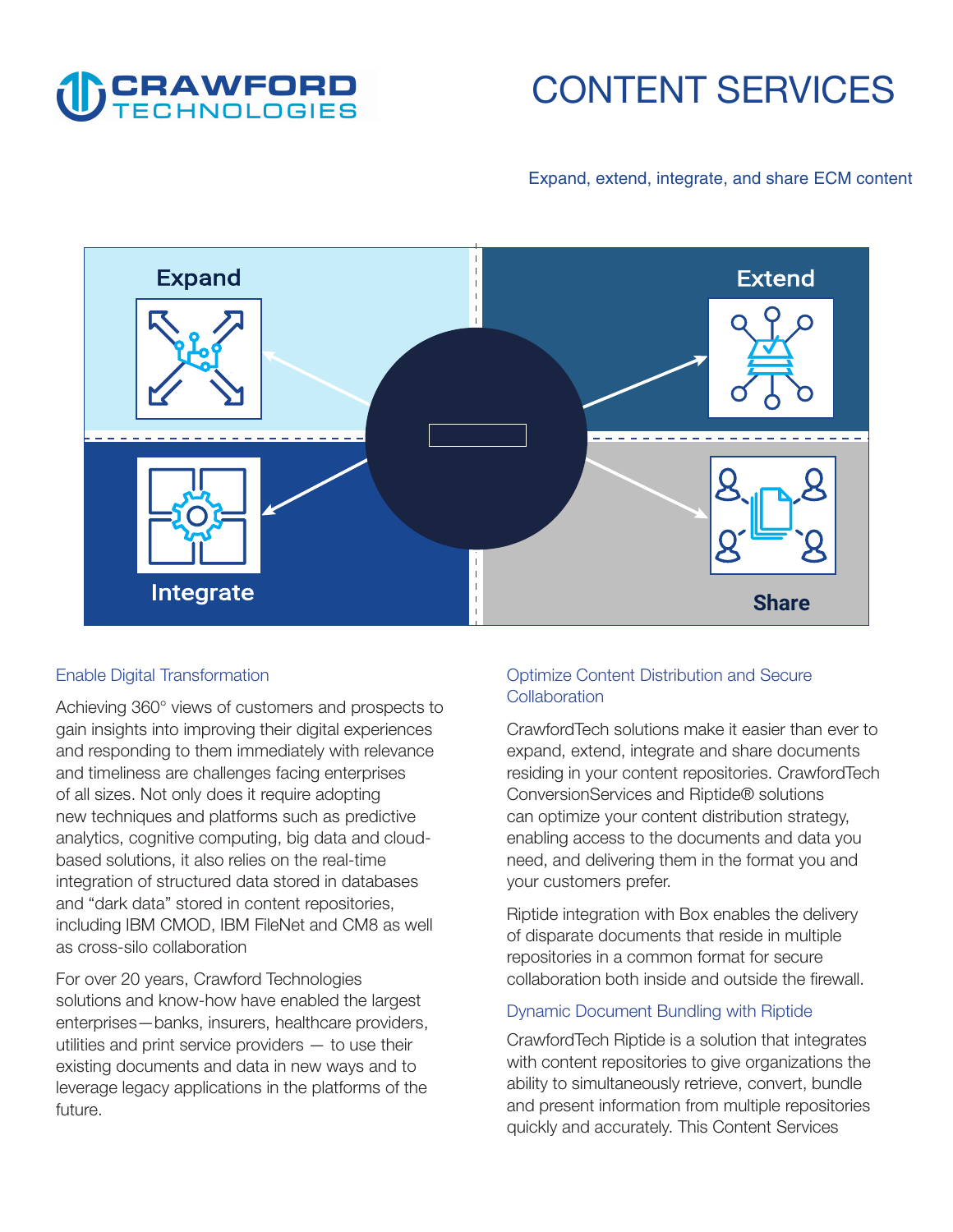# **CONTENT SERVICES**

**component is ideal for organizations building business solutions for invoice bundling, claims presentment, tax and litigation issues, government Freedom of Information Act (FOIA) requests and challenges that require retrieving, transforming and combining disparate content into a common format for delivery.** 

**Delivery can be accomplished via FTP, print, fax, email, DVD, and transmission to a secured BOX instance for access and collaboration. Riptide integration with Box enables packaging of cross-application document packets to be securely delivered for output and collaboration.** 

### **Cloud based output with Riptide Box Integration**

**With Riptide, documents can be easily directed to BOX as an output stream. The BOX integration provides a simple, straightforward mechanism to provide secure document packet delivery for customer and business partner collaboration. Automating this function significantly reduces time and costs related to sharing information and documents in a secure and auditable manner.** 

#### **Shine a Light on Dark Data**

**Architected with the flexibility and scalability to meet a broad range of business needs, CrawfordTech's Dark Data Feeder enables you to access and transform "dark data" into the formats required for big data applications.** 

**Purpose built for integration with CMOD, and with support for virtually all standard input formats, including legacy data, you can rely on consistently robust performance.** 

#### **Mine dark data with Dark Data Feeder**

**Dark Data Feeder enables high- speed, high-volume, automated extraction of data from statements, invoices, bills and other business documents archived in CMOD without user intervention. For example, users can easily access data from subsets of credit card customers,** 

**including those offered specific promotions or cards issued to activeduty service members and full-time college students, to ensure that special rates and benefits have been applied.** 

**Enterprises are now able to leverage Dark Data Feeder to combine data contained in print stream archives and document repositories into a source for "Big Data" and integrate it with real-time and/or structured data to deliver deeper insights and actionable information. Leveraging dark data from customer facing documents is often times the only place specific information is available.** 

**promotions or cards issued to activeduty service members and full-time college students, where special rates and benefits may apply.** 

#### **Data stream transforms with AFP to PDF/HTML**

**CrawfordTech Transform products convert existing AFP and other print data streams into any industry display and standard output formats including PDF, PDF/A, PDF/UA, HTML and XML at production level speeds and reliability. The following capabilities are also offered: PDF encryption, selective font mapping, object-to-object conversion, true fidelity, bookmark creation, merging images and the creation of PDF Page Piece Dictionary (PPD) objects for fast CMOD indexing. Simple "drop-in" replacements for current legacy installations are available.** 

#### **Next Generation Document Rendition**

**Converting to PDF is essential when documents must be shared or delivered outside the enterprise, and Riptide ConversionServices: PRO Office provides a robust rendition solution. CrawfordTech is a recommended vendor for replacement of the withdrawn IBM FileNet Content Manager Rendition Engine. Built as a service, PRO Office easily transforms all of your MS Office, email and image based documents into manageable PDF files. A wide range of integration options are available.** 

# **Web based access to documents with Sunrise**

**Sunrise is a Content Service that provides API-level access to multiple content repositories and gives organizations the ability to query, retrieve, convert and present documents from multiple repositories quickly and accurately. This is ideal for organizations building business solutions for bill presentment, claims presentment and customer services that require retrieving documents from multiple disparate repositories and transforming that content for viewing. With the explosion of different content repositories, organizations struggle with variety of siloed information. With CrawfordTech Sunrise, access is simplified and production-level speed and reliability is ensured.** 

# **Migrating from legacy ECM platforms into IBM CMOD**

**Crawford Technologies is known for its extensive experience, know-how and intellectual property related to migrating from one ECM system to another content repository. Employing the unique STEP migration framework, the CrawfordTech professional services team extracts and migrates documents and meta-data from a variety of document management and ECM systems. Extracted documents and data can be ingested in any format ranging from industry standard formatted output streams (PCL, AFP, MetaCode, PDF and others) to fully ready proprietary load files. Thorough validation testing, fast operation, audit logs, benchmarking and change management are standard components of the STEP framework.** 

# **Improve workflow and reduce costs with PDF Concatenation**

**Crawfordtech's PRO Concatenator improves workflow and reduces processing costs by concatenating, merging, commingling and/or resequencing selected files into one large optimized production file. This capability is especially useful for organizations that generate high-volumes of documents via distributed, web-based or departmental applications.**